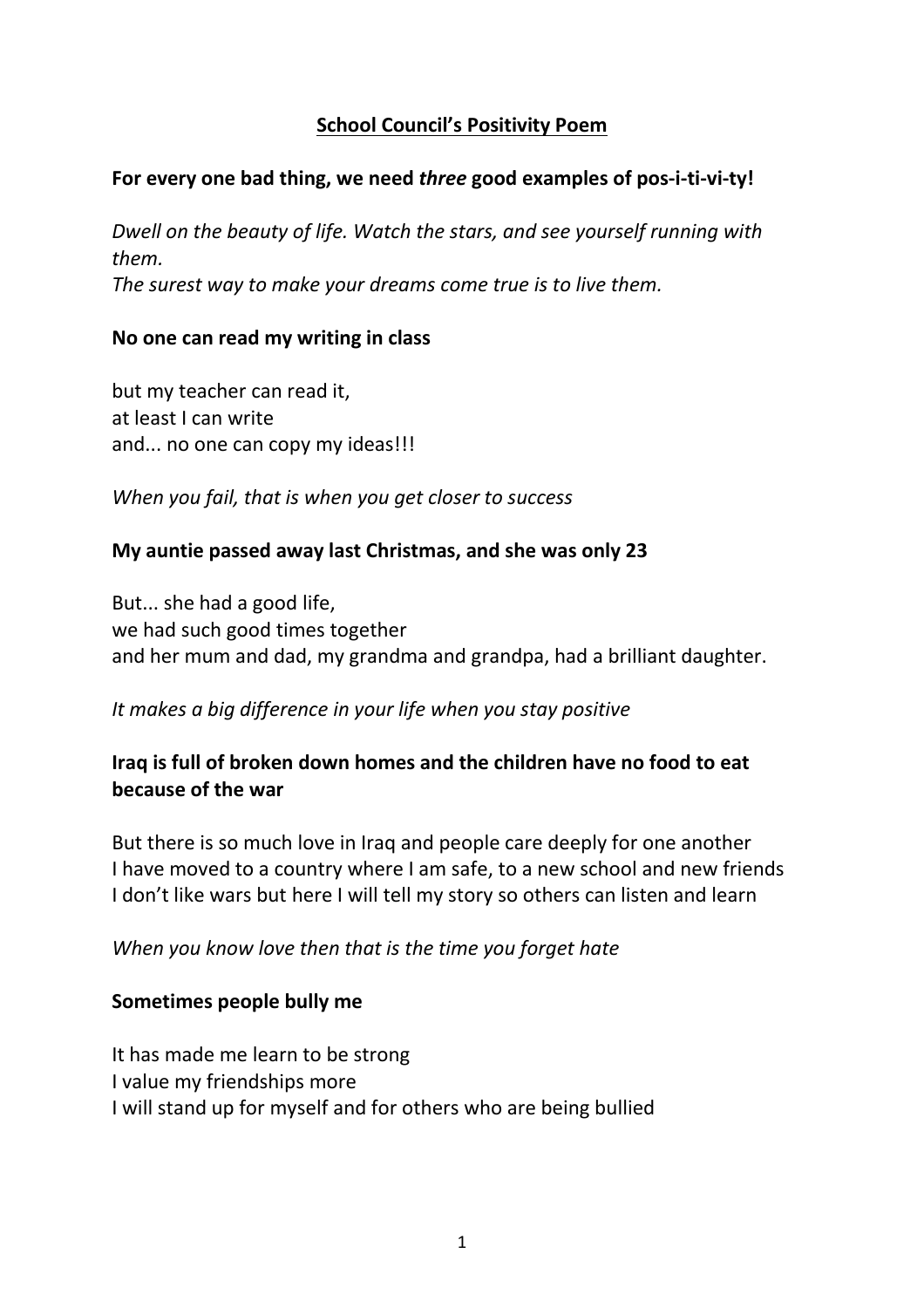# *Before you can successfully make friends with others, first you have to become your own friend*

## **There are horrid, harrowing disasters, like hurricanes, in this world**

Nature is amazing and uncontrollable, science can help to predict and prepare Destruction leads to rebuilding Surviving makes us stronger

## *Always turn a negative situation into a positive one*

## **My hamster died**

I have so many happy memories I know how much I loved him Now I get to have a brand new hamster

*One who has loved truly can never lose entirely*

## **I hardly ever get to see my parents, they are always at work**

They are earning money and can buy nice things for me It has made me more independent I am proud of them for having jobs

*Mind is a flexible mirror, adjust it, to see a better world*

#### **I miss my old school**

I have made new friends here I love my new house I have learned to cope with change

*Whatever you do, be gentle with yourself*

## **Flowers are not always looked after properly, and they end up dying**

Some flowers will grow back if their roots are not taken If they grow back they will be fresher, stronger, smell nicer than before We realise how much we miss their colours when flowers are not there